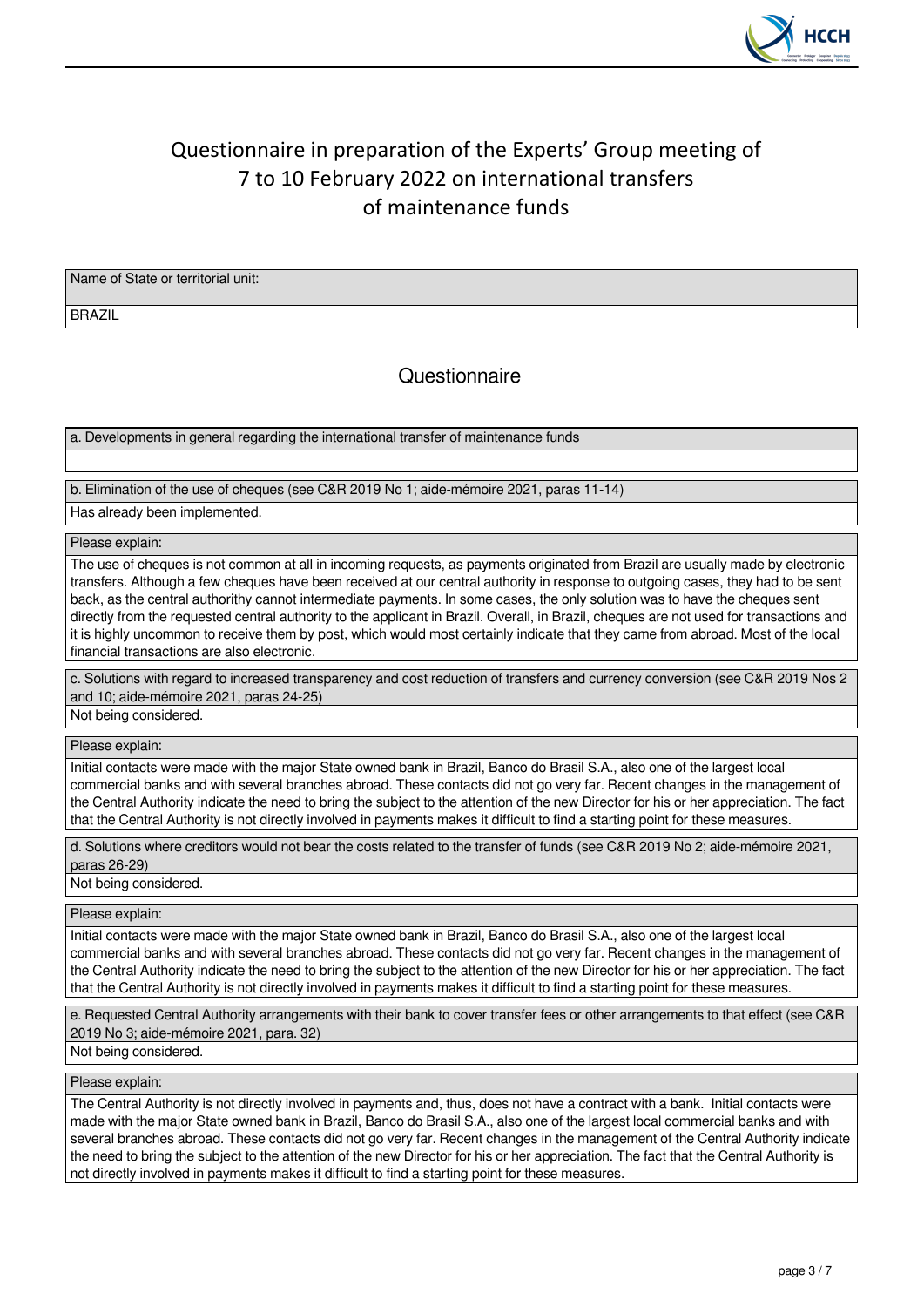f. Requesting Central Authority providing confirmation to the requested Central Authority that the amounts received are the same as the amounts sent and, where applicable, information on the reasons for any difference (see C&R 2019 No 3; aide-mémoire 2021, paras 15-17)

Not being considered.

# Please explain:

Initial contacts were made with the major State owned bank in Brazil, Banco do Brasil S.A., also one of the largest local commercial banks and with several branches abroad. These contacts did not go very far. Recent changes in the management of the Central Authority indicate the need to bring the subject to the attention of the new Director for his or her appreciation. The fact that the Central Authority is not directly involved in payments makes it difficult to find a starting point for these measures.

g. Establishment of a centralised point (e.g., bank account, central bank) for international transfers dedicated to both incoming and outgoing transfer of funds (see C&R 2019 Nos 4 and 5; aide-mémoire 2021, paras 33-35) Not being considered.

## Please explain:

Initial contacts were made with the major State owned bank in Brazil, Banco do Brasil S.A., also one of the largest local commercial banks and with several branches abroad. These contacts did not go very far. Recent changes in the management of the Central Authority indicate the need to bring the subject to the attention of the new Director for his or her appreciation. The fact that the Central Authority is not directly involved in payments makes it difficult to find a starting point for these measures.

h. Provision of payment transfer services to any debtors transferring payments within the scope of the HCCH 2007 Child Support Convention (see C&R 2019 No 5; aide-mémoire 2021, para. 18) Not being considered.

# Please explain:

The Central Authority is not directly involved in payments and, thus, does not provide such services either to creditors or to debtors. All services available at the Central Authority are provided to both creditors and debtors, indistinctly . Initial contacts were made with the major State owned bank in Brazil, Banco do Brasil S.A., also one of the largest local commercial banks and with several branches abroad. These contacts did not go very far. Recent changes in the management of the Central Authority indicate the need to bring the subject to the attention of the new Director for his or her appreciation. The fact that the Central Authority is not directly involved in payments makes it difficult to find a starting point for these measures.

i. Implementation of payment transfer monitoring systems (see C&R 2019 No 6; aide-mémoire 2021, paras 36-37) Is being considered.

#### Please explain:

Although presently the Brazilian Central Authority is not directly involved in payments, as this is handled privately, we expect that in time iSupport will help obtaining and sharing this kind of information.

j. Implementation of unique case references, known to both the requesting and requested State, attached to each transfer of funds (see C&R 2019 No 7; aide-mémoire 2021, para. 20)

Is being considered.

### Please explain:

Although presently the Brazilian Central Authority is not directly involved in payments, as this is handled privately, we expect that, in time, iSupport will help obtaining and sharing unique case references.

k. Implementation of currency conversion of payments done by the relevant authority in the requested State at the time of transfer (see C&R 2019 No 8; aide-mémoire 2021, paras 21-23)

Not being considered.

### Please explain:

Initial contacts were made with the major State owned bank in Brazil, Banco do Brasil S.A., also one of the largest local commercial banks and with several branches abroad. These contacts did not go very far. Recent changes in the management of the Central Authority indicate the need to bring the subject to the attention of the new Director for his or her appreciation. The fact that the Central Authority is not directly involved in payments makes it difficult to find a starting point for these measures.

l. Implementation of bundled payments to reduce costs of transfers (see C&R 2019 No 11; aide-mémoire 2021, paras 38-40)

Not being considered.

### Please explain:

The Central Authority is not directly involved in payments. Initial contacts were made with the major State owned bank in Brazil, Banco do Brasil S.A., also one of the largest local commercial banks and with several branches abroad. These contacts did not go very far. Recent changes in the management of the Central Authority indicate the need to bring the subject to the attention of the new Director for his or her appreciation. The fact that the Central Authority is not directly involved in payments makes it difficult to find a starting point for these measures.